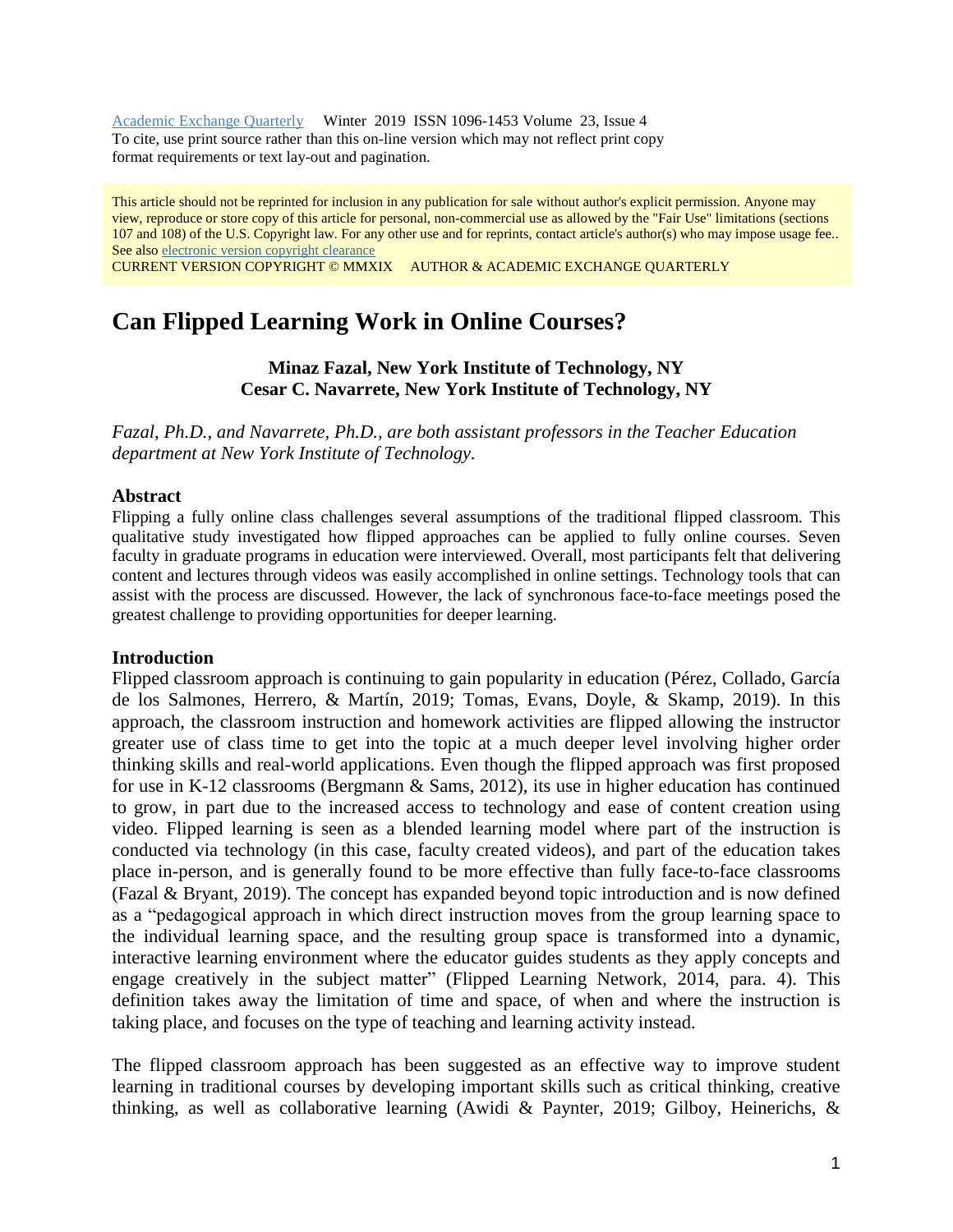Pazzaglia, 2015; Roehl, Reddy, & Shannon, 2013). This approach is distinguished as a learnercentered approach (Lu & Han, 2018). The flipped classroom approach shifts the pedagogy from teacher centered lectures in delivering information to the students in the classroom to more relevant activities such as discussion, problem-solving, hands-on activities, and direct teacher guidance (Akçayır & Akçayır, 2018; Roehl et al., 2013). In the flipped classroom, the students read and watch video to prepare for the class session that is dedicated to applying concepts, analysis of information, synthesizing the learned material, and creating objects of understanding (Caviglia-Harris, 2016; Gilboy et al., 2015). The advantages of this approach are posited to improve student engagement in learning and in motivation to learn (Akçayır & Akçayır, 2018; Perez et al., 2019). The flipped approach, when compared to the traditional approach has shown to yield increased scores on learning outcomes (Compeau, 2019), and tends to support positive attitudes in students and educators (Inan, Balakilshnan, & Refeque, 2019; Kozikoglu, 2019; Romero, Buzon-Garcia, & Touron, 2019). On the other hand, Tomas et al., (2019) found that even though students reported a high level of engagement while viewing videos in flipped lessons, results were mixed on whether the flipped approach was overall preferred over the traditional methods of teaching.

As courses and programs in higher education are increasingly being offered fully online, institutions of higher education are under pressure to innovate online teaching and learning in order to meet student's learning needs without in-person class meetings. As of 2015, 6 million higher education students were taking at least one online course with almost 3 million taking all online courses (Allen & Seaman, 2017). Despite the surge in enrollment numbers, completion rates for online learning is lower than in the face-to-face programs (Gering, Sheppard, Adams, Renes, & Morotti, 2018). According to Protopsaltis and Baum (2019), by early 2019, almost one-third of all college students took fully online courses with no in-person meeting requirements. The authors also found that student achievement gaps based on socioeconomic status were greater in online than in face-to-face courses and students without a strong academic foundation were more likely to drop out from online courses or had relatively weaker learning outcomes. Thus, there is growing pressure on institutions of higher education to bring innovative pedagogies in online education that can improve student learning, increase student engagement, and decrease student dropout from online programs. Flipped classroom approach is one such pedagogy that is being explored for online learning.

Most fully online courses are asynchronous with some real-time meetings using webconferencing tools. Hence the question emerges whether instructors can take advantage of the flipped approach in fully online courses. While the flipped approach has been found to improve student learning in traditional face-to-face classroom, there is a paucity of research on using flipped instruction approaches to fully online courses and programs. Flipping a fully online class challenges several assumptions of the traditional flipped classroom. Without synchronous class meetings is it even possible to flip since there is no traditional in-class/out-of-class or before/during/after class (Talbert, 2015). How can the flipped approach be applied to fully online courses? Strategies by independent practitioners appear on blogs however, the field of online learning can greatly benefit from systematic studies on flipped approach in online learning.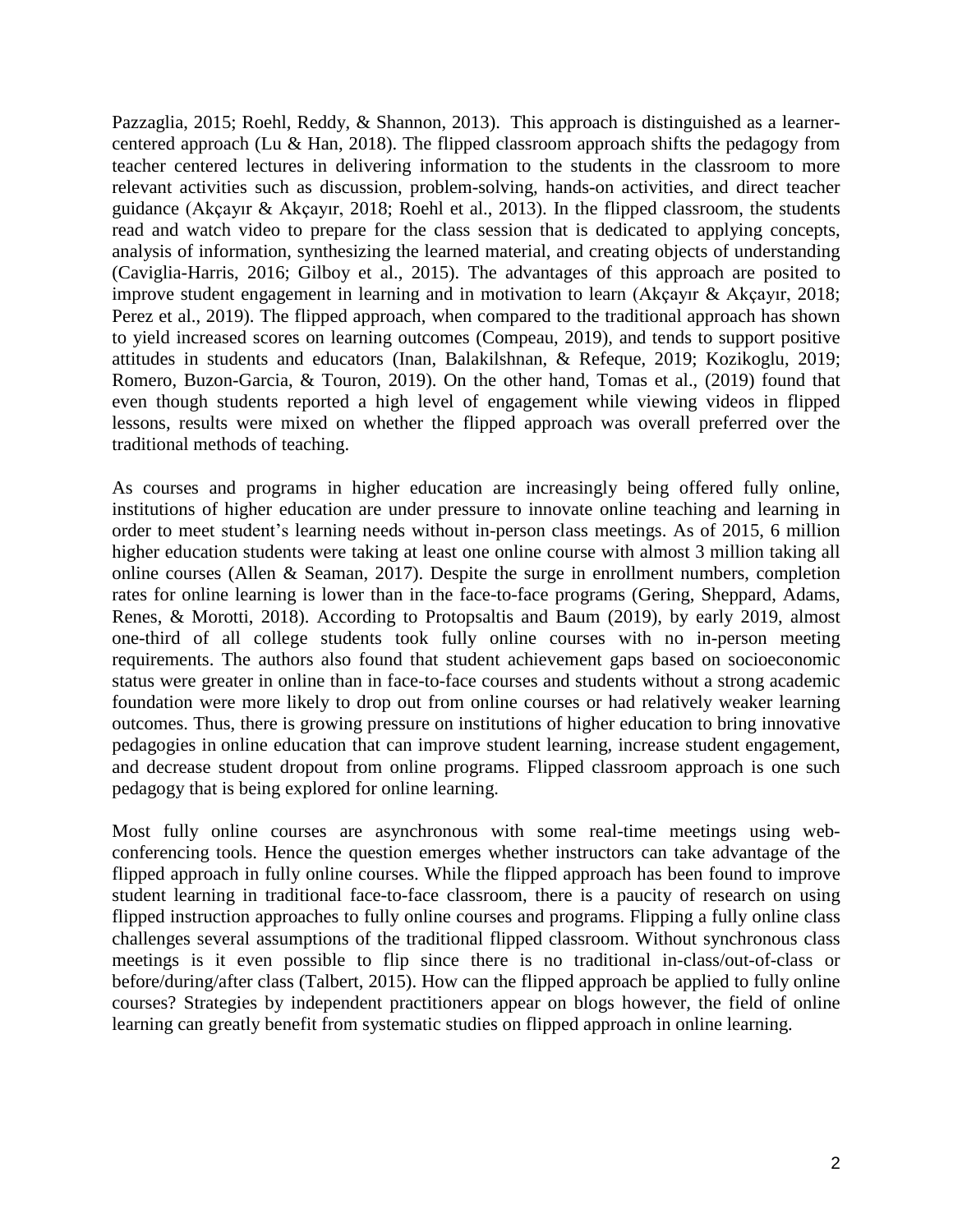# **Purpose of the Study**

The purpose of this study was to gain insights about incorporating best practices from the flipped classroom approach into fully online courses, from instructors experienced in teaching fully online as well as fully face-to-face courses. This study focused on faculty in the graduate teacher education and school leadership preparation programs at one university. The flipped classroom as a pedagogical approach is taught to the graduate students in these programs and the instructors were well-versed with the flipped methodology. The focus of the study was to understand how these instructors in the sample currently structured their online courses, how they could incorporate the flipped approach, and what support they would need to help with the implementation of these strategies.

# **Research Questions**

The following research questions were used to guide this exploratory study:

R1. How can instructors incorporate the flipped classroom approach in their fully online courses? R2. What are the challenges to incorporating the flipped approach in fully online courses?

R3. What support systems can the university provide in order for instructors to incorporate the flipped teaching and learning approach in fully online courses and programs?

# **Method**

#### *Research Design*

This study was conducted in Fall 2018 and Spring 2019 semesters. In-depth interview methodology was used to gather data for the exploratory research questions. In qualitative research, the interview method is often considered superior to other qualitative data collection methods when the interviewer is experienced and skillful (Best & Kahn, 1989). People are usually more willing to dialog than they are to write. The interviewer has the opportunity to explain questions in more detail and to probe more effectively to solicit reflective and insightful responses.

Interviews took place over Zoom which is a tool for video and audio conferencing and collaboration. After receiving written informed consent, participants were asked for permission to record the interview using Zoom's recording capability. One investigator led the interview discussion while the other captured notes and highlights of the conversations. Both investigators have the necessary skills for conducting interviews, including developing rapport, asking probing questions, and keeping questions as open-ended as possible. Each interview lasted approximately 45-60 minutes.

# *Population and Sample Selection*

The study was conducted at one university in large metropolitan city in the United States. Faculty in the department of education were recruited to participate. The department offers several graduate programs in teacher education and in school leadership. Whereas the university has mostly fully-face-to-face programs, the teacher education and school leadership programs run fully online.

The investigators sent an email to 12 full-time and adjunct faculty in the programs, explaining the nature of the study. They were clearly informed that the study was being conducted by individual faculty members in the department and there was no requirement or implication to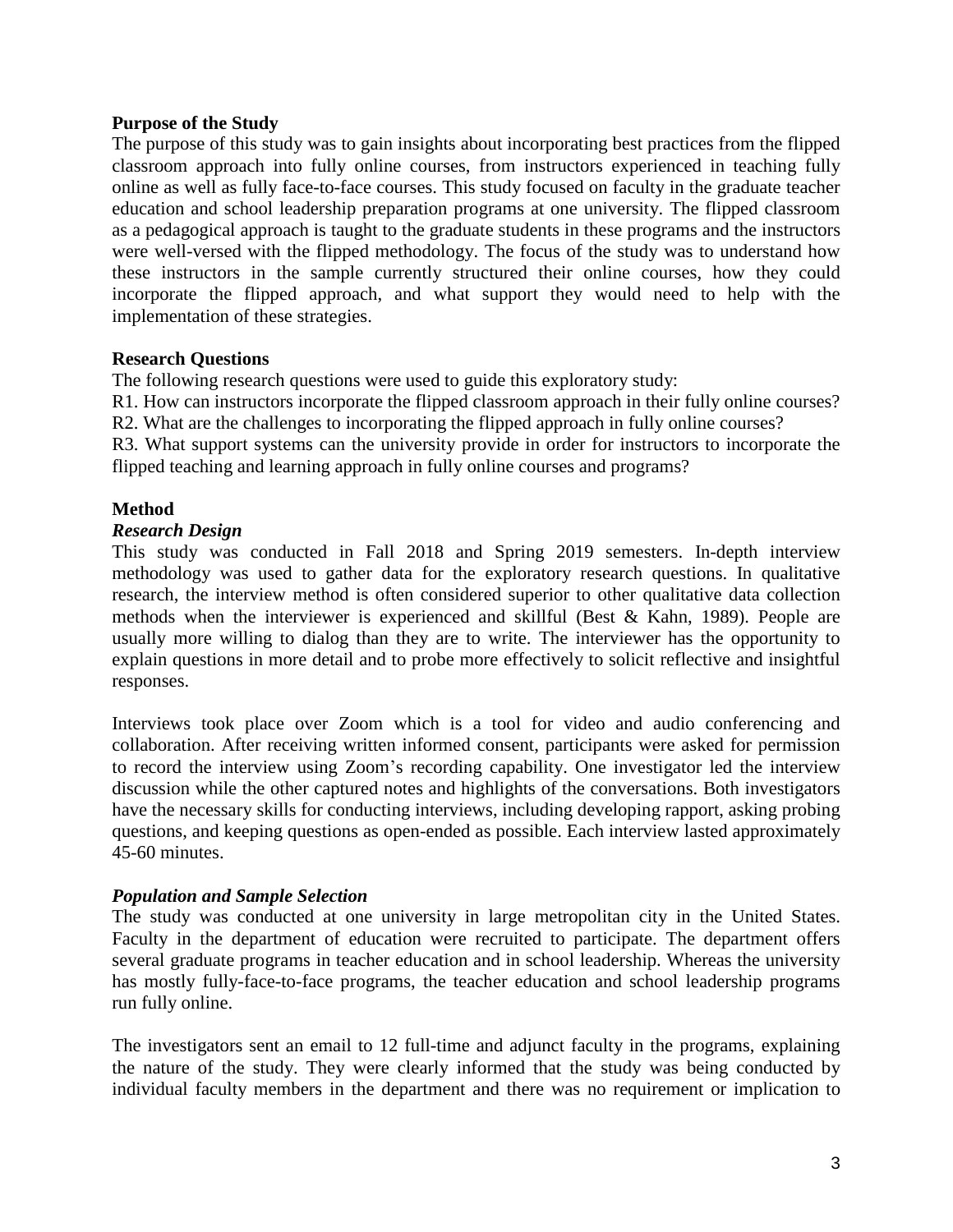change their course(s) based on the outcome of the study. Seven instructors consented to participating in the study and were selected as the sample. The participants were assigned numbers to maintain confidentiality and privacy.

# *Instrumentation and Sources of Data*

A thorough literature search was conducted, which informed the open-ended questions that were used for the interviews. The investigators arranged the order of the questions to allow for a conversational flow. To help with the content validity, questions were presented to those who understood flipped classroom to ensure that the structure, language and content was appropriate. The questionnaire was edited based on feedback.

Questions started with understanding how the instructors structured their typical online courses and the advantages and challenges of the methods they used. These were followed by questions on application of flipped approach to online courses. The questions were worded carefully so that no assumptions were made about the instructor's perceptions of the flipped approach. The final set of questions were designed to elicit information on the ideal situation under which flipped could be incorporated in fully online courses and the support that the faculty and students would need for the development and implementation of strategies with fidelity.

# **Results**

# *Data Analysis*

The interview notes were analyzed, and videos were reviewed to add to the notes and capture verbatim quotes from the participants. The constant comparative method was used to code the data and the resulting text was iteratively analyzed for emerging themes. The constant comparative method is an inductive process for data coding frequently used in research to categorize and compare qualitative data for analysis (Miles, Huberman, & Saldana, 2014). This analysis method allows for a systematic and transparent approach to derive emerging concepts from the data. On the other hand, it is a labor-intensive task that requires significant investment of time.

The researchers met frequently throughout the research process to assure reliable data collection, analysis, and reporting. The meetings involved an iterative process review of the notes and recordings and discussion with a focus on the elimination of any bias.

# *Themes*

The analysis revealed the following six major themes: (i) a need to define flipped learning for online environments; (ii) asynchronous learning is the core of online courses; (iii) lack of synchronous meetings pose a challenge for flipping; (iv) technology is the easy part; (v) start with creating deep-learning content; and (vi) institutional support for instructors is necessary. The final six themes were derived from initial ten themes through repeated researcher discussion and analysis.

**(i). A need to define flipped learning for online environments**. The participants identified the need to define the flipped learning approach and what it would look like in fully online courses. Participant 4 explained the challenge of using flipped learning in online courses, "There are so many definitions." The first concept emerging from the analysis was that "deep-dive"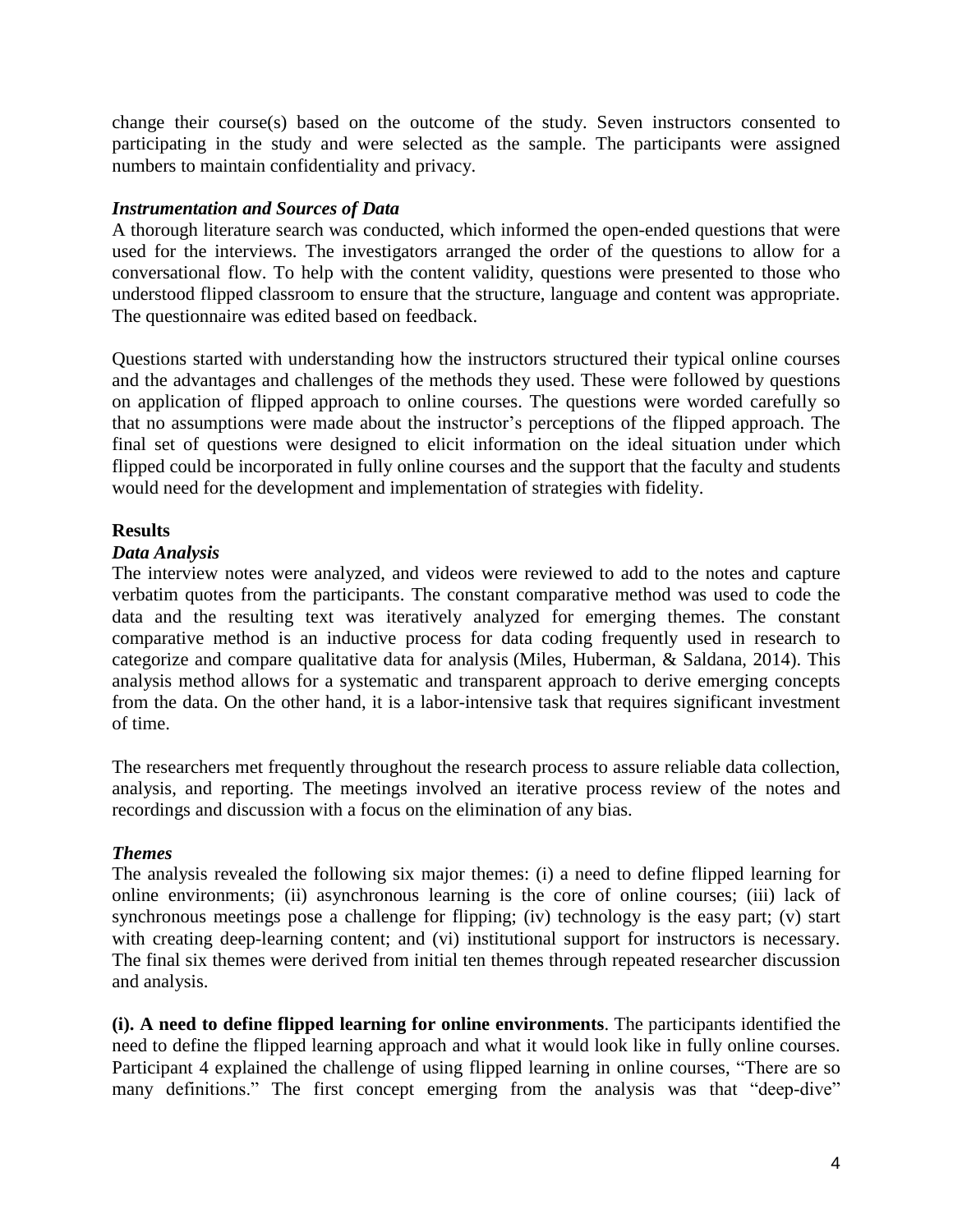discussions based on the content is a central component of the flipped approach. Participant 1 asserted that flipped learning needed, "activities where they (students) apply and demonstrate their understanding." Similarly, participant 5 described the importance to, "free up time for deeper learning." The flipped learning approach was seen as an opportunity for developing deeplevel understanding of complex and ambiguous learning topics involved in classroom teaching. The second concept was that learners need to be provided with rich content resources in the form of readings, websites, video, etc. Participant 2 elaborated, "Lectures are not a great way to present material. The true test is if it [learning objective] can be applied. We prepare them for situations that are not well defined, no formula." Participant 5 suggested that, "By its very nature, anytime you provide content-based resources, you are using the flipped approach. All of the information is out there. The instructor is no longer the holder of information."

In effect, data suggests that instructors feel that the part of flipped that happens automatically in an online environment is the presentation of the material via videos and other resources. However, the other part, which is creating opportunities for deep learning can be challenging in an online asynchronous environment.

**(ii). Asynchronous learning is the core of online courses.** Asynchronous learning through discussion boards is part of most online learning courses and all participants used this format extensively. Typically, students were asked to review videos and other content and then participate in the discussion boards. Class peers as well as instructors could comment and provide feedback through this section creating opportunities for collaboration and deep learning. Participant 2 said that the discussions were, "Like peeling an onion. I can roughly anticipate what they say, it uncovers the learning process." Participant 5 explained the asynchronous discussions, "they share with their peer and get feedback."

Synchronous learning was supported using Zoom online conferencing application. However, it was a challenge to conduct these sessions due to difficulty in scheduling meetings with students as participant 7 said, "I have low attendance so I record the session so if they missed, they can view it. It is difficult to find time that all students can attend. So, I record it for review. But most [learners] don't review it based on my experience, based on the questions that they have."

The instructors expressed a desire to use Zoom for full class meetings in lieu of physical face-toface meetings for potentially deeper exploration of topics with a Socratic type of discussion with the learners. However, due to scheduling difficulties and poor attendance, this goal was difficult to achieve which alluded to the difficulty with implementing the flipped approach.

**(iii). Lack of synchronous meetings pose a challenge.** The data revealed skepticism on whether the online environment could be flipped. Only one participant described using the flipped approach in online courses using instructional resources for the students along with asynchronous discussions. Rest of the participants were skeptical on the possibility of flipping a fully online course due to the unavailability of opportunities for synchronous face-to-face interactions. Participant 1 said that, "time is a big issue…scheduling (face-to-face sessions) is difficult." The lack of real-time student-to-student and teacher-to-student interaction for discussion and application of learning concepts limited the capacity for deep-level thinking for the learners. Participant 3 said, "I'm not sure that we can migrate [to] the flipped classroom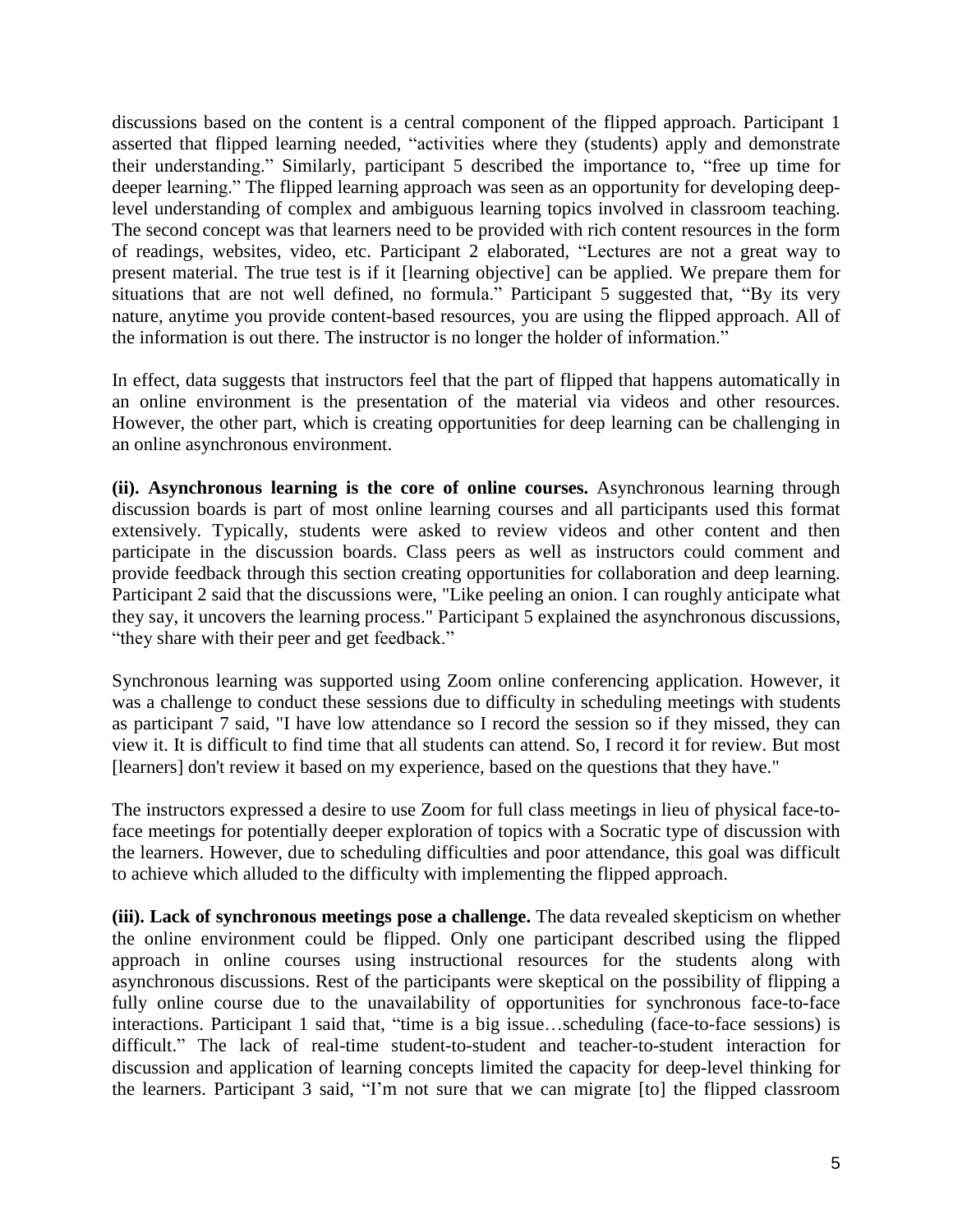model". Similarly, participant 1 asserted that the flipped approach, "required live activities." With regards to the lack of real-time meetings, participant 1 said "I cannot guide them live while they are developing their thoughts." Participant 7 summarized, "We already do videos for presentations, for resources... what's missing is the community of learning…and lack of teachable moments".

A suggestion was to require synchronous meetings to improve the teaching and learning experiences. For example, participant 5 said that, "if there are expectations for live meetings, that helps, even if it is once every other month." The synchronous meetings could take place via web conferencing platforms, however, they concluded that this may not be possible since students in online classes could be in different time zones and work schedules.

The theme centered around the possibility of expanding learner opportunities for more discursive learning through deep-dives into course content. Providing learners greater opportunity for Socratic-type of insightful learner engagement in the content, through group discussions, was identified. However, the absence of real-time opportunities for Socratic seminars poses a challenge for providing "teachable moments" for critical analysis, and deeper learning.

**(iv). Technology is the easy part.** Flipped learning environments required that students be provided with content related video and resources as well as robust communication tools. Participant 4 commented that the online course was "designed to use these (technology) resources." Participant 1 said that has was, "presenting most of the content in video." The instructors offered suggestions for some technology tools and applications that they had used. The asynchronous learning was enabled through a variety of video production tools that included Zoom with its inherent capacity to record the audio along with the computer screen in the production of a screencast. This was particularly useful in courses where there was a need to demonstrate a new technology tool to the students. Course instructors could use screen capture tools to record presentations for the students to view. Additionally, the instructors had their students produce class presentations. Participant 3 said, "I teach them how to use Zoom to do their group project." The tools varied in applications that were used for communication, video production, learning management systems, etc. Instructors implemented asynchronous activities by creating tutorial videos for explaining content and activities. Participant 7 commented, "I create videos on how to access articles in the library database. How to do searches online in Google." Table 1 lists all the tools and their primary use identified by the participants.

**(v). Start with creating engaging deep-learning content.** The instructors made suggestions for initiating the flipped approach centering on the potential to engage students in deep-level discussions and application of concepts. Participant 1 described that "let them (students) do the work…don't give them information…let them find it." Participant 4 described how she provided students with opportunities for deep—learning and "encouraged (students) making mistakes, while experimenting." Participant 5 talked of the importance of providing students "access to rich and appropriate content." There was a need for supporting faculty in flipping courses. Participant 3 posited that, "... there must be a way to also support for pedagogical approach." In providing deep-learning content, participant 2 described the importance of having students "think aloud…you want to make the thinking of the student visible." However, the online environment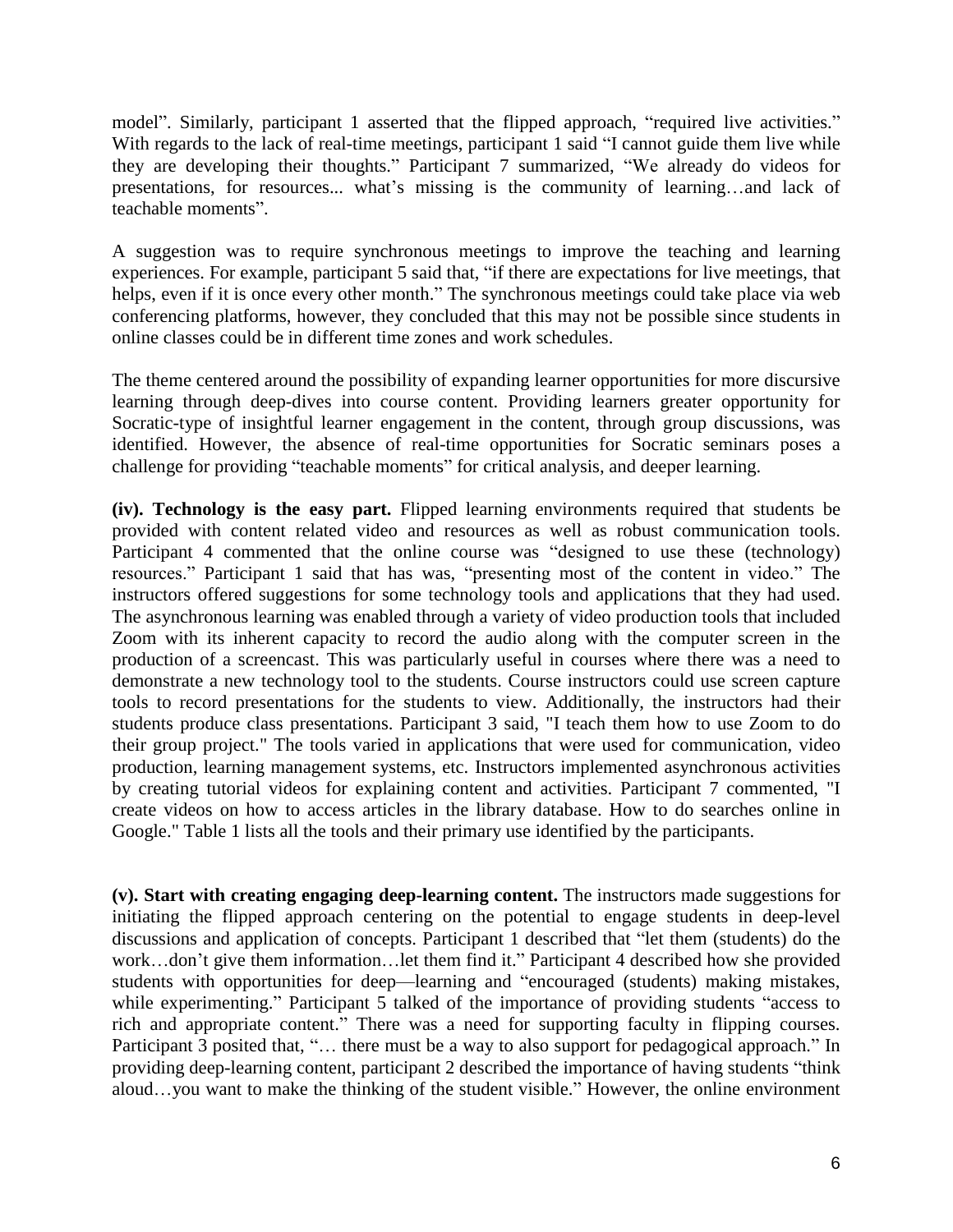could limit the fluid communication that might be facilitated in traditional classrooms. It is not easy to incorporate discursive elements and the online environment might be challenging to learners.

# **Table 1**

*Technology Tools and Uses (listed alphabetically)*

Tool Uses

| Bluejeans          | Video conferencing and screencasting     |
|--------------------|------------------------------------------|
| Camtasia           | Screencasting and video production       |
| Edmodo             | <b>Learning Management System</b>        |
| Educreations       | Interactive whiteboard and screencasting |
| ExplainEverything  | Interactive whiteboard and screencasting |
| Flipgrid           | Video recording and communication        |
| Google classroom   | <b>Learning Management System</b>        |
| Google sites       | Website creation                         |
| Jing               | Screencasting                            |
| Schoology          | <b>Learning Management System</b>        |
| Screencast-o-matic | Screencasting                            |
| ShowMe             | Interactive whiteboard                   |
| Snaggit            | Screencasting                            |
| Taskstream         | e-Portfolio, and assessment management   |
| Whatsapp           | Social messaging                         |
| WolframAlpha       | Computational knowledge engine           |
| Zoom               | Video conferencing and screencasting     |

**(vi). Institutional support for instructors is necessary.** Most participants agreed that the flipped approach would require considerable increase in faculty interaction with students in the asynchronous environment. Three types of support were identified. First, it was recommended that the flipped approach would work only if online class size was optimum. Participant 6 said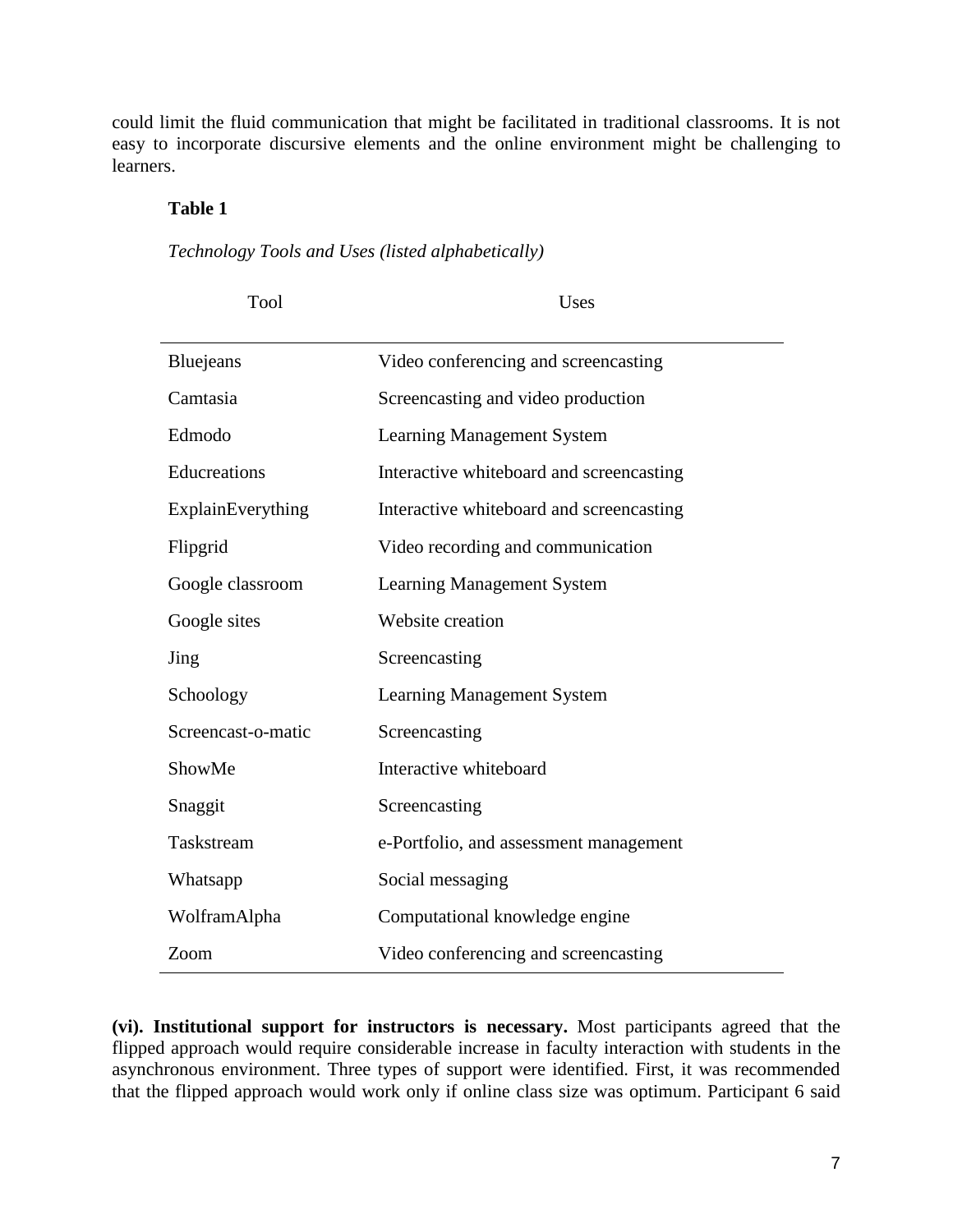"If there are too few [students] it does not work [because] they learn from each other… Not less than 10 and no more than 15. With less than 10 [students] discourse becomes sparse… More than 12-15 students, impacts my ability to keep up." Participant 7 felt eight students was the optimum size but no more than 12. Another area of support identified was getting graduate assistants (GAs). Participants felt that if instructors were assigned GAs, they could take care of monitoring the assignments while the instructor focused on providing feedback and asking probing questions to create a two-way discussion. Participant 1 said "Providing individual useful feedback asynchronously is time consuming." Participant 7 expressed that with the help of the GA, the instructor could focus more on conducting frequent small group synchronous meetings via Zoom, thus providing more opportunities for teachable moments and deeper learning. Finally, participants expressed that all faculty receive professional development in the flipped approach.

In addition, the need for supporting faculty in being comfortable with productivity technology was described. Participant 3 posited that, "For someone [faculty] with no experience, they need support from TLC [technology learning center]. Their office has faculty for [technology] support... there must be a way to also support for pedagogical approach."

Supporting learners was also identified as a necessity for creating a flipped learning environment. For example, participant 6 was concerned about learner comfort with technology and said, "I want to make sure they are not freaking out." Beginning the flipped approach in the online environment is daunting for as variety of factors that includes the remote learning situation as well technology use barriers that might be a problem to both the learners and the instructors. The discursive elements enabled through technology tools might also be challenging to learners.

# *Discussion of Results*

Overall, participants expressed that they valued the flipped pedagogy because it provided support for deeper learning. At the same time there was skepticism about successfully applying the flipped concepts in a fully online program. The main challenge identified was the lack of synchronous meeting options which significantly limited the instructor's ability to facilitate discussions and activities. Well-designed text-based asynchronous discussions could potentially lead to opportunities for deeper engagement with the content, however, this approach can require significant instructor time investment. Given this requirement, recommended class size was a minimum of 8 students to allow for sustainable discourse but no more than 12 students to allow for individual input from the instructor.

Content resources that included videos, were available to learners, and faculty expressed no difficulty in preparing instructional material using these tools. However, professional learning in the flipped pedagogy was identified as important. Faculty might require support in integrating applications and tools for improved online education. In addition, instructors would like the support from a graduate assistant or a teaching assistant so they can focus on small group discussions and discourse.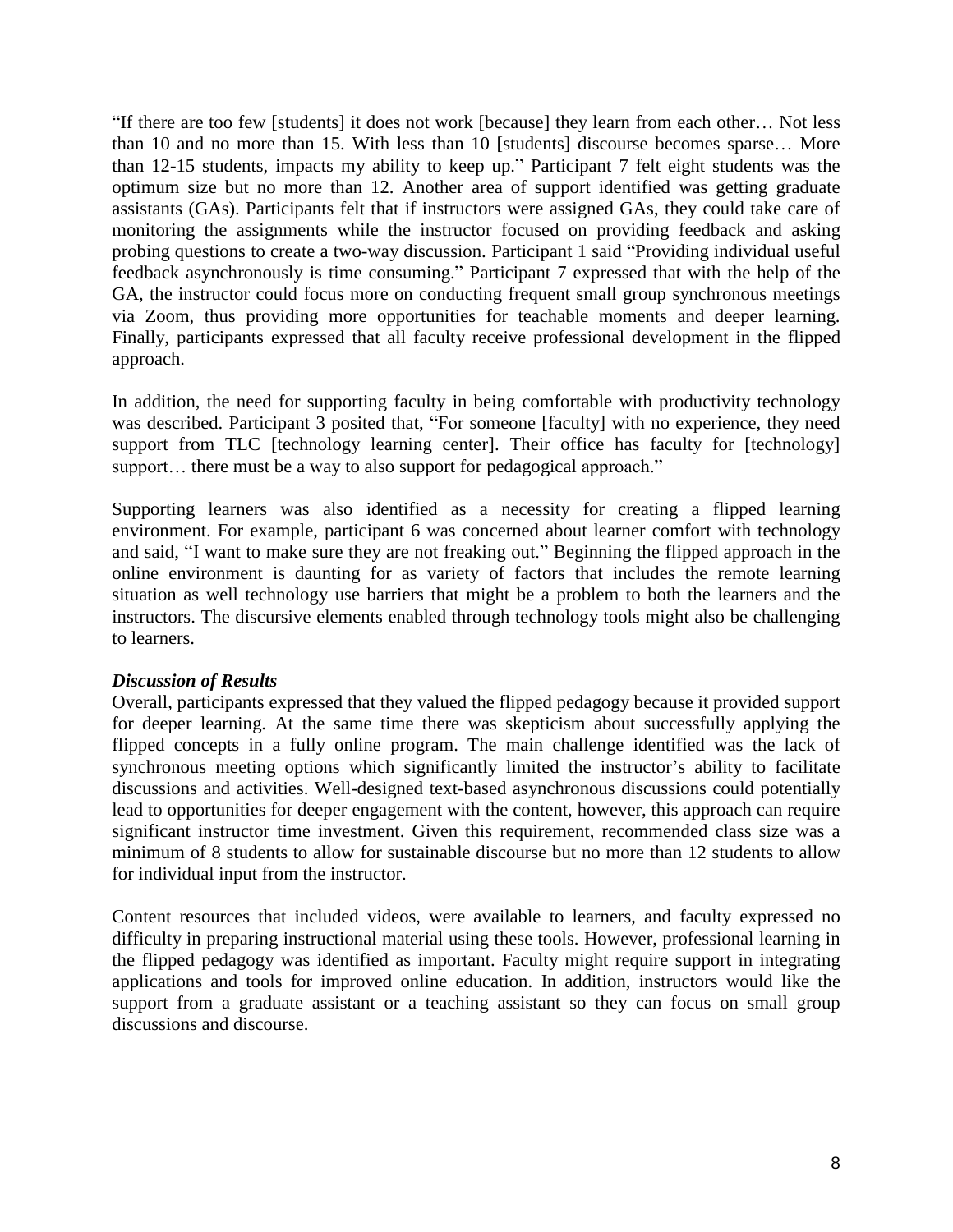#### **Implications**

This study confirmed previous research concluding that blended learning is a more effective approach in teaching and learning when compared to fully online learning or fully face-to-face classrooms. Online courses should build in some degree of synchronous meeting even if it is via web conferencing platforms. Synchronous meetings should be conducted in small groups to ensure all students are engaged and instructors can facilitate deep Socratic-type discourse. Even though most learning management systems used in online education primarily rely on text-based input from students, tools such as Zoom and Flipgrid allows for multi-modal interactions that can be used more extensively and effectively.

# **Limitations**

The sample of seven participants in this study fell slightly short of the target eight participants. Another limitation is that all participants were from one institution and department thus limiting generalizability of results to other programs. Finally, the sample did not include a significant number of instructors using the flipped approach in their courses. Only one participant expressed using the flipped approach while others were skeptical of being able to implement the deep learning components necessary.

# **Recommendations for Future Research**

Future research should include a larger sample size across multiple programs. Effort should be made to include participants who not only know about the theory of flipped classroom but have also attempted to include the approach in their online courses. Studies should also include interviews or focus groups with students to understand their perspectives on how the flipped approach could work in their online classes.

# **References**

- Akçayır, G., & Akçayır, M. (2018). The flipped classroom: A review of its advantages and challenges. *Computers & Education*, *126*, 334–345.
- Allen, I. E., & Seaman, J. (2017). *Digital compass learning: Distance education enrollment report 2017*. Babson Survey Research Group. Retrieved from https://onlinelearningsurvey.com/reports/digtiallearningcompassenrollment2017.pdf
- Awidi, I. T., & Paynter, M. (2019). The impact of a flipped classroom approach on student learning experience. *Computers & Education*, *128*, 269–283.
- Bergmann, J., & Sams, A. (2012). *Flip your classroom: Reach every student in every class every day*. Eugene, OR: International Society for Technology in Education.
- Best, J. W., & Kahn, J. V. (1989). *Research in education.* Needham Heights, MA: Allyn and Bacon.
- Caviglia-Harris, J. (2016). Flipping the undergraduate economics classroom: Using online videos to enhance teaching and learning. *Southern Economic Journal*, *83*(1), 321–331.
- Compeau, P. (2019). Establishing a computational biology flipped classroom. *PLoS Computational Biology*, *15*(5), 1–8.
- Fazal, M. & Bryant, M. (2019). Blended learning in middle school math: The question of effectiveness. *Journal of Online Learning Research, 5(1),* 49–64.
- Flipped Learning Network (FLN). (2014, March 12) The Four Pillars of F-L-I-P. Retrieved from https://flippedlearning.org/definition-of-flipped-learning/